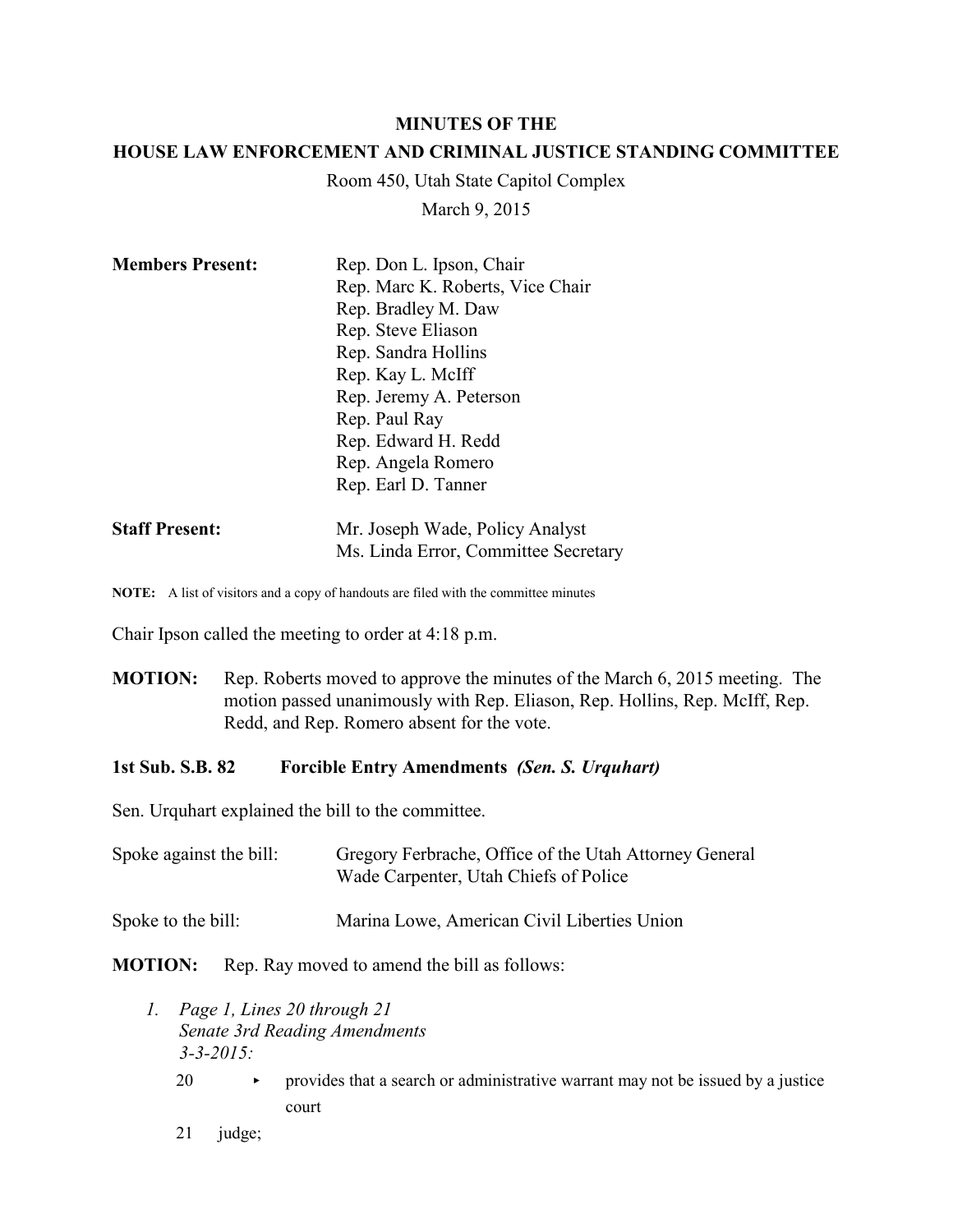House Law Enforcement and Criminal Justice Standing Committee March 9, 2015 Page 2

# **F** provides that a warrant authorizing forceful entry may not be issued solely **for the purpose of an alleged controlled substance or for drug paraphernalia;** and

- *2. Page 4, Line 112 Senate 3rd Reading Amendments 3-3-2015:*
	- 112 (8) Notwithstanding any provision in this chapter, a warrant **authorizing forceful entry without prior announcement** may not be issued under
- *3. Page 4, Line 115a through Page 4a, Line 115k Senate 3rd Reading Amendments 3-3-2015:*
	- 115a  $\hat{S} \rightarrow [53-37a-3] 58-37a-3 \leftarrow \hat{S}$ . **{**
	- **115b** Straward Section 3. Coordinating S.B. 82 with H.B. 348 S→ 171 ←S --Modifying **substantive**
- **115b1 language.**
	- **115c If this S.B. 82 and H.B. 348, Criminal Justice Programs and Amendments, both pass and**
	- **115d become law, the Legislature intends that the Office of Legislative Research and115e** k k **General Counsel, in preparing the Utah Code database for publication:**
- **115f (1) amend Subsection 77-23-210(8)(a) to read:**
- **115g** <u>"(8)(a) the alleged possession or use of marijuana or a controlled substance</u> **under**
- **115h Section 58-37-4.2; or" ; and**
- **115i (2) amend Subsection 7-23-210(8)(b) to read:**
- **115j "(b) the alleged possession or use of drug paraphernalia as provided in Section**
- **115k 53-37a-3."** »Ö **}**

The motion to amend passed unanimously with Rep. Eliason and Rep. McIff absent for the vote.

**MOTION:** Rep. Roberts moved to pass 1st substitute S.B. 82 out with a favorable recommendation, as amended. The motion passed with Rep. Daw and Rep. Ray voting in opposition. Rep. Eliason and Rep. McIff were absent for the vote.

# **H.B. 386 Body Cameras for Law Enforcement Officers** *(Rep. D. McCay)*

Rep. McCay explained the bill to the committee.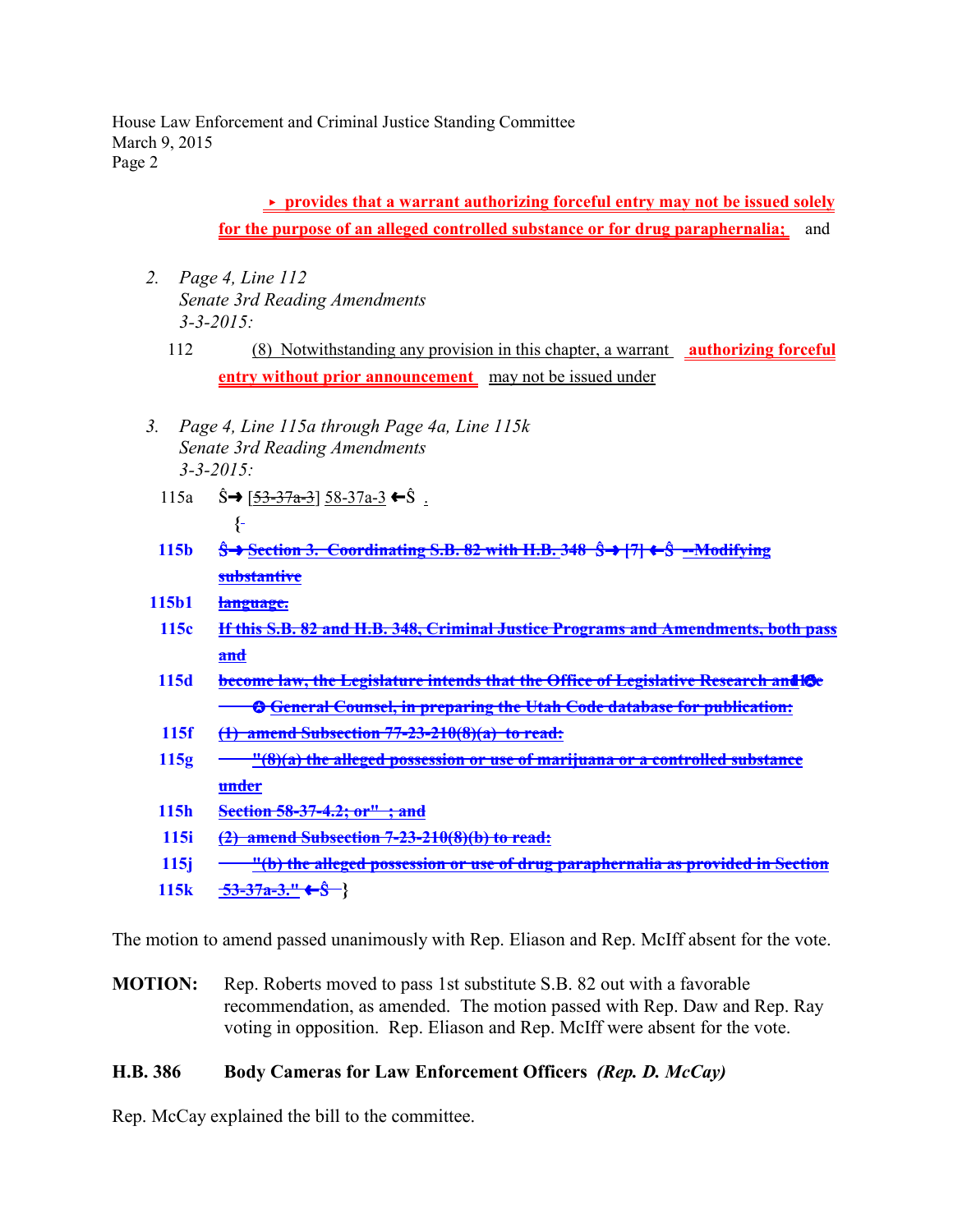House Law Enforcement and Criminal Justice Standing Committee March 9, 2015 Page 3

Spoke against the bill: Scott Carver, Salt Lake County Sheriff's Department

Spoke for the bill: Josh Daniels, Utah Libertas Institute

**MOTION:** Rep. Peterson moved to return H.B. 386 to the Rules Committee with a recommendation for Interim Study. The motion passed unanimously with Rep. Eliason and Rep. McIff absent for the vote.

### **H.B. 442 Law Enforcement Tracking Amendments** *(Rep. E. Hutchings)*

Rep. Hutchings explained the bill to the committee.

Spoke for the bill: Anna Brower, American Civil Liberties Union

- **MOTION:** Rep. Roberts moved to replace H.B. 442 with 1st Substitute H.B. 442. The motion passed unanimously with Rep. McIff absent for the vote.
- **MOTION:** Rep. Peterson moved to pass 1st Substitute H.B. 442 out with a favorable recommendation. The motion passed unanimously with Rep. McIff absent for the vote.

### **S.B. 214 Veterans Court** *(Sen. P. Knudson)*

Sen. Knudson explained the bill to the committee.

Spoke to the bill: Rick Schwermer, Utah Courts

- **MOTION:** Rep. Daw moved to pass S.B. 214 out with a favorable recommendation. The motion passed unanimously with Rep. McIff absent for the vote.
- **MOTION:** Rep. Eliason moved to place S.B. 214 on the consent calendar. The motion passed unanimously with Rep. McIff absent for the vote.

### **S.B. 226 Search and Seizure Amendments** *(Sen. M. Madsen)*

Sen. Madsen explained the bill to the committee.

| Spoke for the bill:     | Connor Boyack, Libertas Institute<br>Anna Brower, American Civil Liberties Institute<br>Steve Burton, Utah Criminal Defense Lawyers Association |
|-------------------------|-------------------------------------------------------------------------------------------------------------------------------------------------|
| Spoke against the bill: | Sheriff Todd Richardson, Davis County Sheriff                                                                                                   |